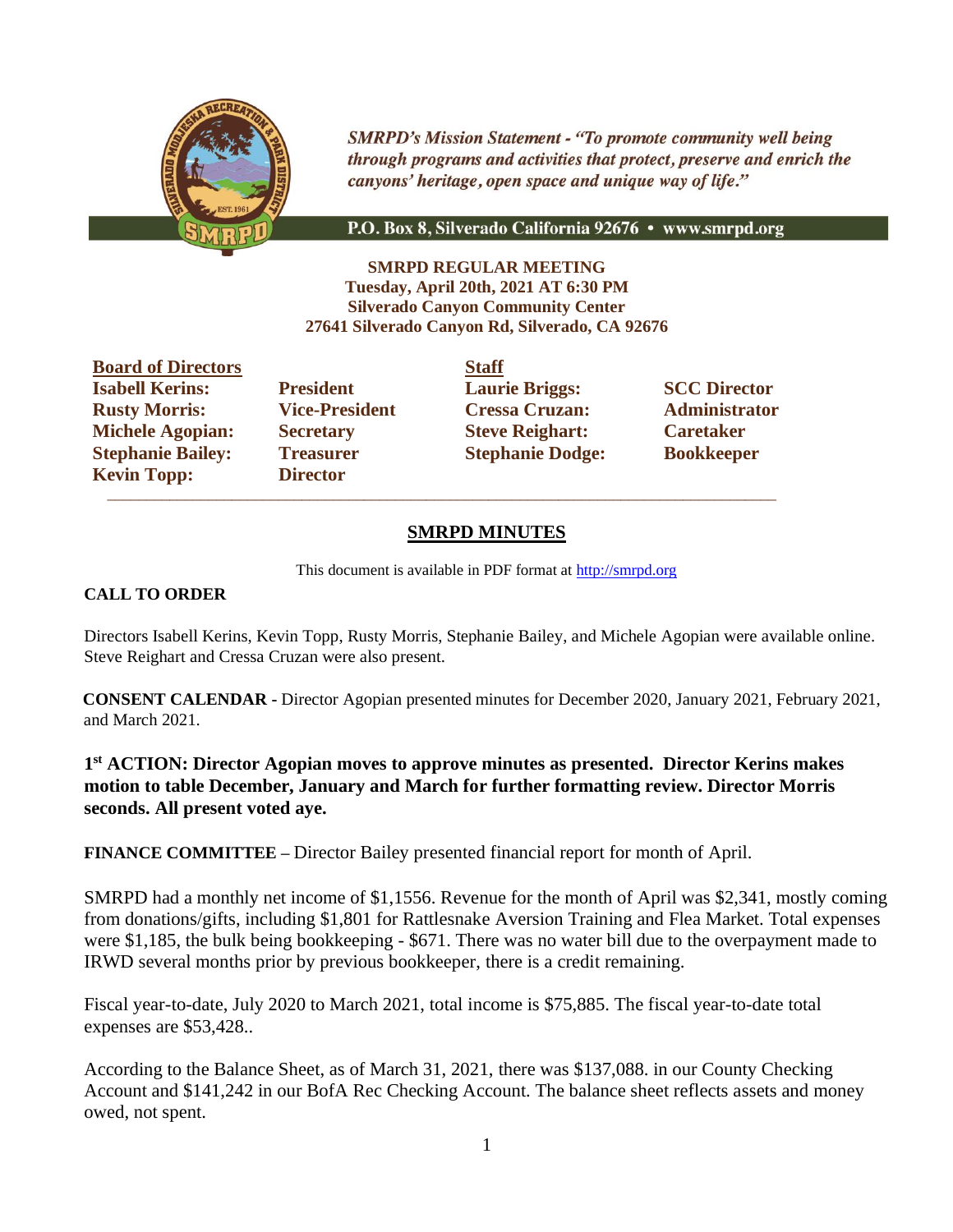Our new bookkeeper, Stephanie Dodge, will be following up on the AT&T payments Feb. 11 – Mar. 10, 2021, there appears to be some discrepancies in payments.

Ms. Dodge will also be following up on the Waste Management accounts, as there appears to be some discrepancies there regarding three separate accounts (Silverado, Modjeska, SCC). The SCC water payment should be split between SCC and SMRPD due to community gardens. Director Bailey will request that Ms. Dodge review current and previous months and make adjustments accordingly.

Three outstanding items were completed this month, two completed by Director Kerins. See Treasurer Report.

Net income for Silverado Children's Center for March 2021 is \$14,400. The total income was \$30,320, comprised of tuition, registration, and PayPal fees. Total expenses were \$15,919, of which \$11,001 were from salaries and wages. Tuition was \$29,620. Typically, tuition should cover insurance expenses (health, worker's comp), salaries and wages, and payroll expenses for March was \$12,676. Tuition was more than double our expenses due to outstanding payments from Child Home Services. The fiscal year-to-date (July 2020 – March 2021) total income is \$157,591. The fiscal year-to-date total expenses are \$143,342, which covered all expenses. According to the *Balance Sheet*, on Mar. 31<sup>st</sup> there was \$6,638 in the BofA Checking, and \$17,552 in the Business Savings BofA Account. The balance sheet reflects assets and money owed, not spent. According to the *BofA website*, on Mar. 31, 2021, there was \$8,289 in the BofA Checking Account and \$17,552.48 in the Business Savings BofA Account.

The previous bookkeeper was unable to reconcile the books for SCC, however the new bookkeeper was able to determine that \$384.89 was the error difference for the BofA Statement verses QuickBooks input. This was due to a clerical/input error.

# **2 nd ACTION: Director Morris moves to approve financial report as presented. Director Topp seconds. All present voted aye.**

**TREASURER'S REPORT –** CONTINUED – Director Bailey presented that she and Director Kerins worked together to create the SMRPD 2021-2022 budget. She introduced the budget this evening and asked that any comments or revisions from the public be brought to next month's meeting (May 18th). The budget will be published online and in print for public review. SMRPD 2021/2022 Budget shows that the total income is matching total expenses. For any public questions, please contact Director Bailey. Budget is posted on front doors of Silverado and Modjeska Community Centers. If anyone would like the recording from the meeting, please contact Director Kerins.

Director Kerins recommended changing banks from Bank of America to Wells Fargo, primarily due to lack of tellers and live service. Several Directors recommended various banks and credit unions. Director Topp recommended making a pros and cons list of all recommendations. This ACTION ITEM is to be tabled until further investigation and discussion with SMRPD Attorney. Director Kerins emailed SMRPD Attorney during the meeting to discover if there is a conflict of interest if a member is affiliated with the Credit Union they are recommending.

Later in the meeting SMRPD Attorney responded back to Director Kerins and stated SMRPD cannot use a Credit Union, there would be an issue with 1090. The Directors discussed different banking options and agreed that an AdHoc Committee should be put in place to research banks.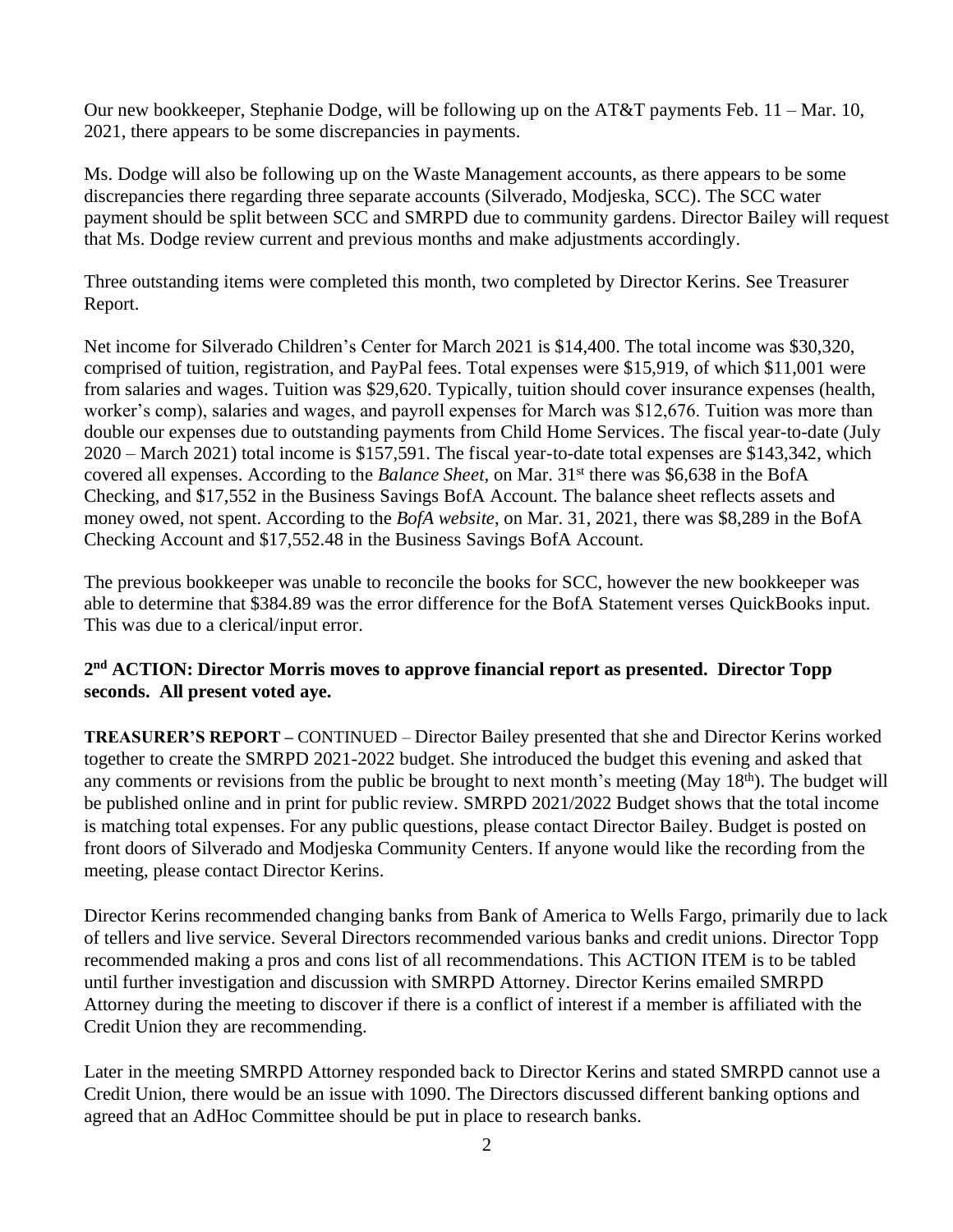# **4 th ACTION: Director Topp makes motion to approve that an AdHoc Committee be put in place to research banks and report back, he suggests that Director Kerins and Director Bailey chair this Committee. Director Morris seconds. All present voted aye.** Please note: this motion happened after 3 rd Action Item below.

Lastly, Director Bailey recommended opening a separate account for SCC, as all three accounts are combined (SCC – checking and savings and SMPRD account). Laurie Briggs has the ability to go into accounts due to Zelle. Laurie Briggs brought this issue to the attention of the directors and would feel more comfortable if the directors separated the accounts.

### **OTHER DISTRICT BUSINESS**

**COMMITTEE REVISIONS –** Due to extensive personnel and employee items Director Kerins made a revision to the Personnel Committee. Moving forward Personnel Committee will be comprised of Director Kerins and Director Topp.

**Ad Hoc COMMITTEE – DOG PARK UPDATE** Director Kerins reports Abbey representatives are still in discussion on this item. The proposed agreement is in hand; however, the Abbey is not ready to make a decision yet. Proposed agreements concerning all real estate under current negotiations are under closed sessions as advised by SMRPD Attorney.

**Ad Hoc COMMITTEE – BOND FIRE** Director Kerins reports that final distribution collection of funds obtained from donation center and all items were sold or donated. Sales from final donation center was \$76, all other items taken to Salvation Army or Good Will. Director Kerins discussed the distribution of funds to help the gentlemen who assisted with the clean-up of the mud from the Bond Fire. Director Kerins recommends donating the funds to Mike Silbermann. The total donations came to \$1,022.

### **3 rd ACTION: Director Topp makes motion to approve donation of \$1,022 to Mike Silbermann and request that he show his allocations towards his expenses. Director Morris seconds. All present voted aye.**

Ad Hoc COMMITTEE for Bond Fire is dissolved by Director Kerins.

**Senior Lunch Bunch** – Director Topp presented Sasha Sill for Senior Lunch Bunch Coordinator. She is in the process of completing her Food Handlers Certification and Training. Director Topp will investigate if the program can go straight to serving hot food, or if the program must serve cold food and then move into serving hot food. Director Kerins requests that Ms. Sill create a delivery system for those elderly who are house bound. Director Topp confirmed this is being done and Director Bailey will provide Ms. Sill the money box for collections.

**SMRPD Handbook Update** – Director Morris reports Handbook was given to SMRPD Attorneys. CAPRI regulations and laws were updated, as well as new forms were incorporated. Director Kerins has requested tabling this ACTION ITEM for all Directors to thoroughly read through new Handbook update. Directors will read the updated handbook prior to the May meeting and present Director Morris with updates by May 11, one week prior to the next meeting.

**IRWD Update** – Director Agopian presented that IRWD is still in the process of requesting permits regarding the BOND FIRE issues, three permits are in the process of being requested concerning grading and geological issues in Williams Canyon.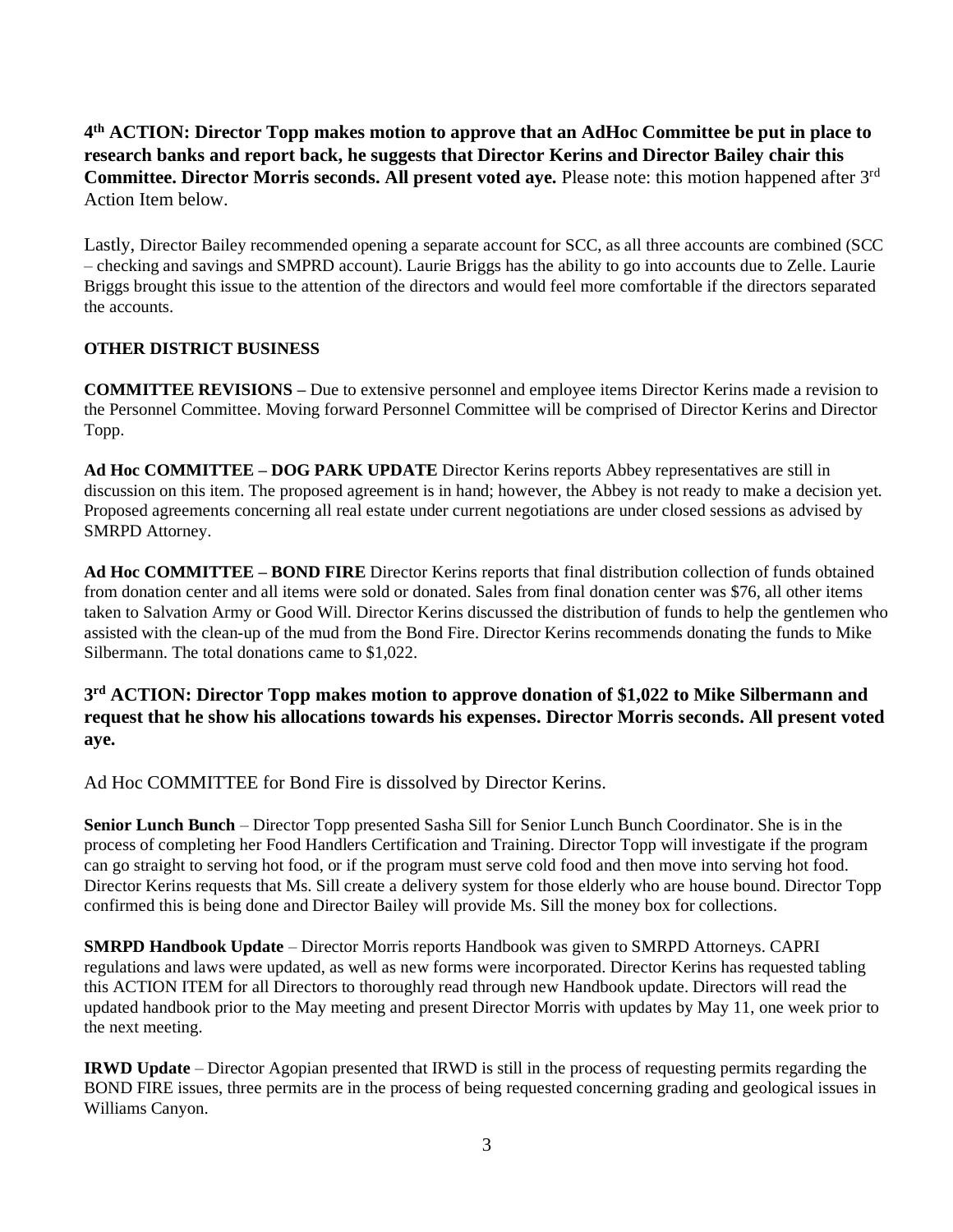**Facilities Report** – Ms. Cruzan reported rental and events requests has picked up. Director Kerins presented an issue that occurred over Easter weekend, when the facility was rented for a Baby Shower. The event was booked as a "Family Event" ending at 8 PM. Unfortunately, unknown to us, the client held a wedding with a band starting at 8 PM. The Abbey was conducting a silent Easter Vigil. SMRPD had worked together with the Abbey to facilitate this event. This item was resolved after intervention by Director Kerins and Steve Reighart. Director Topp stated the Abbey has offered to rent the park to prevent future conflicts. The Abbey is holding a Gala Event on May  $1<sup>st</sup>$  and has rented the Community Center. Director Topp recommended board consider charging the Abbey for lost revenue due to noise conflicts and compensation of lost revenues in the future. He also, recommended charging park pricing instead of events pricing. It was discussed that there can be 24 guests at the park without being considered an event. Steve Reighart reminded the board that there are certain sound ordinances that must be adhered to regarding the public and there are certain requirements we must be cognizant of.

Director Morris mentioned her concerns about the bands and the un-concerts playing at the park and the Riviera, this liability does not belong to the Abbey, it belongs to the SMRPD. Director Kerins reported that SMRPD must update legal contract for Dog Park use and the Riviera. The only area SMRPD leases is the parking area as of 2015. Director Kerins recommended we table this subject to next meeting.

Ms. Cruzan questioned pricing of facilities and updates with old pricing. Director Kerins confirmed pricing was updated as of last year. The website was having issues and pricing was reverted back to an old version. Director Topp reported the website issues will be fixed.

**Friends of the Silverado Children's Center** (FSCC) 501c3 – Cindee Black a represented of FSCC, presented a fundraiser on June 5<sup>th</sup>– Trike-A-thon. FSCC requested a waiver of facilities fee's so that all funds go to the Children's Center. All funds will be collected through Pledge Star with a \$25 registration fee. FSCC is setting a goal for \$3,000. Director Kerins recommended setting a general donation button. Director Agopian recommended creating a Community "blank" Child, possibly calling it the "Silverado Child." Director Topp mentioned the Community Center is on solar and waiving the power fees should not be a problem.

## **5 th ACTION: Director Topp makes motion to waive all fees associated with event. Director Bailey seconds. All present voted aye.**

Jenny Scott questioned the target age group. FSCC representative indicated that there will be activities for all ages with the exception of the trike race.

Director Topp made a suggestion that bingo nights can be added to FSCC event as a great fundraiser.

Director Morris made a suggestion that an artist walk and artist raffle should be considered.

**SILVERADO CHILDREN'S CENTER (SCC) OVERSIGHT COMMITTEE –** Director Kerins reports we have a capacity of 62 kids. It was reported that in March we had 30 registered children, as of April 8th SCC has 48 kids. The SCC has increased the full time equivalent from 10.13 to 15.09. The SCC is looking to hire new staff. Congratulations to the new bookkeeper. SMRPD Oversight Committee is considering asking Ms. Dodge to take on the Accounts Receivable portion of the SCC as she is a doing phenomenal job.

It was reported that SCC facilities completed repairs pursuant to the OC Parks inspections, with exception of the parking lot in coordination with OC Parks. The Friends of the Silverado Children's Center 501c3 participation has been phenomenal. There was a schoolwork day on April 10<sup>th</sup>. The SCC is looking at adding more windows to increase lighting. Buildings have been newly painted.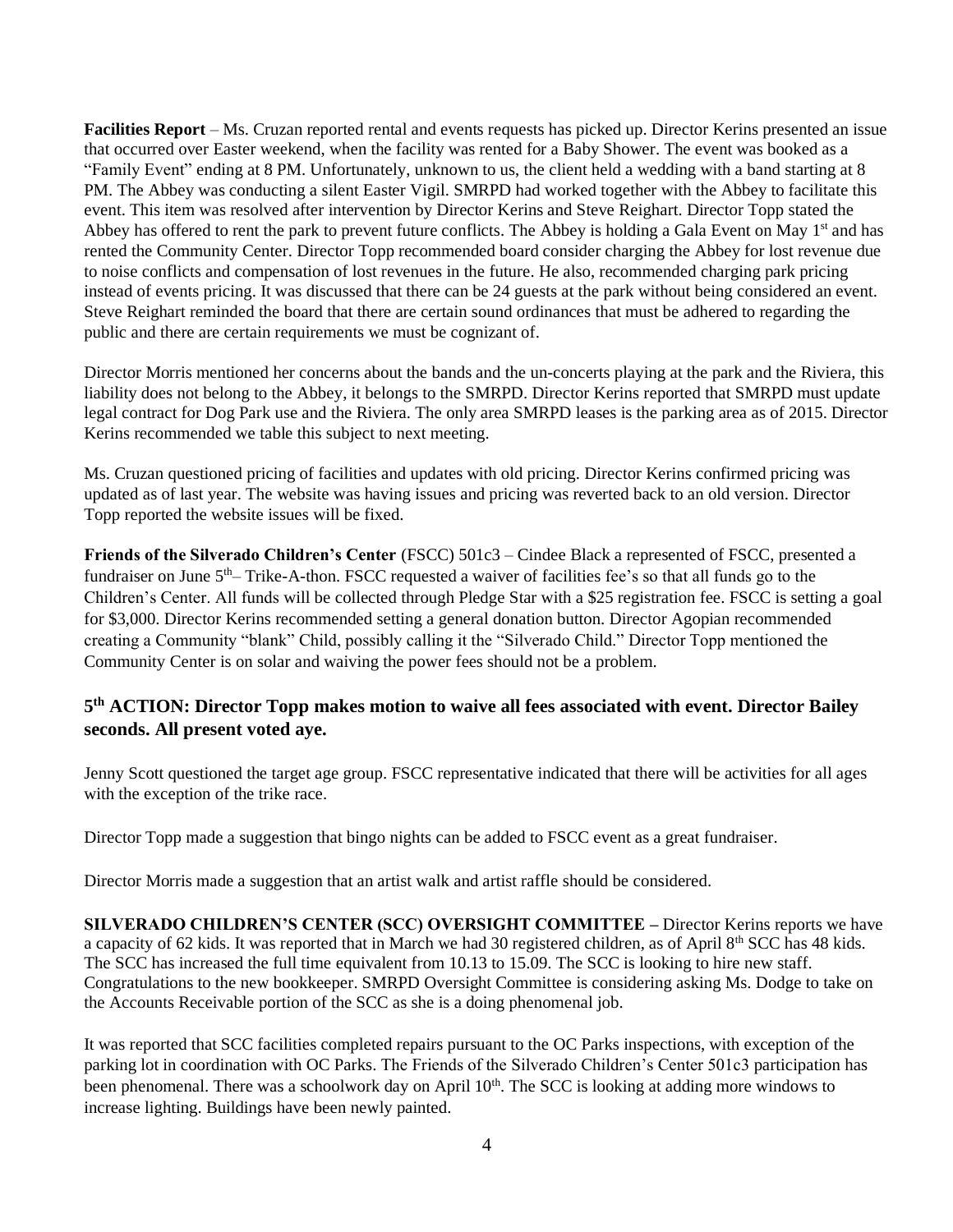The FSCC will be hosting a fundraiser on June  $5<sup>th</sup>$  – the Trike-A-thon. The SMRPD Summer Rec Program has been released for ages  $5 - 12$ , see proposed budget online, total expenses of \$2,440. This program is looking to project a net income of \$1,500-2,000.

**UNDER DISTRICT BUSINESS AND FACILITIES –** NICOLE GASPER represented that her family is a part of a small group home schooling program that assists children in writing and grammar, science, history, math, drama, reading, arts & crafts, amongst other teachings. They are requesting to rent the facilities (Silverado Community Center buildings) on Tuesdays/Thursdays for their program. They will have their own cleaning items and procedures. This group is looking for a facility to gather in person. There are currently 12 participants  $(6 - 12$ -year-old) from  $9/9:30 - 2/2:30$  pm, with a total number of 10 hours per week. The program is looking to start in September. Director Topp stated Senior Lunch Bunch is on Thursdays 11:30 – 2:00 PM. Director Kerins stated we are careful working around any existing programs. Gasper is not requesting that the park be closed to the public, only that the kids be able to use the park. Directors Agopian and Bailey mentioned we should keep the community as our priority and not restrict our community members on the use of the parks and consider a trial period. Director Topp suggested a trial period of one semester and revisit if adjustments need to be made at that time. He also stated the public cannot use the buildings without renting. Director Agopian asked Gasper if this is a short- or long-term solution to their current facility issues. Gasper stated in the past this program would gather in people's homes. Director Topp added that this is a new venture, they are just trying this out to expand on the opportunity to have more kids together. Gasper stated their goal is for the kids to be together again and have fellowship. Director Bailey stated concerns that COVID procedures be abided by; a cleaning crew was also suggested. Gasper confirmed that they will have regular cleaning procedures.

**FACILITIES/SAFETY/MAINTENANCE COMMITTEE –** Director Topp presented invoices for payments for Home Depot (pressure washer and hedge trimmer for Team Rubicon). Also, presented invoices for tree trimming, regular maintenance for the Specialized Tree Service.

(Added from OPEN SPACE section) Director Topp reported all trees and lawns needing aerating look great. Modjeska sprinkler systems have been fixed; there should not be any more water issues. Director Kerins reported issues with park and community members leaving items at Modjeska Park.

**RECREATION COMMITTEE –** Director Kerins reported the use of recreation facilities is moving forward with COVID reopening procedures. The first indoors event in Building A went very well. The next event will be the concert series happening in May. SMRPD will need to put in place new procedures for the hamburger stand setup to meet the requirements of OCHealth for COVID regulations and guidance. SMRPD will need to order a netted and enclosed screen pop-up tent for event – Food Prep Tent. Director Topp to order tent matching already existing. Another wash station will be ordered in accordance with local regulations.

## **5 th ACTION: Director Topp makes motion to purchase a service food pop-up tent 10x20 and wash station. Director Agopian seconds. All present voted aye.**

**FUNDRAISING COMMITTEE** – Director Topp reported receiving funds for March Flea Market of \$170 from space rentals at \$10 per space. Director Topp gave funds to Director Kerins for deposit with Bond Fire donations.

Director Kerins reported the Blood Drive was a success. For future Blood Drives, SMRPD plans a drive every quarter 12:00 PM to 6:00 PM. Once the SMRPD confirms a consistent schedule this will be announced so locals may participate.

**COMMUNITICATIONS COMMITTEE –** Director Topp reported all website malfunctions should be fixed by 12:00 PM April 21. Director Agopian views missed opportunity with community engagement on Instagram and